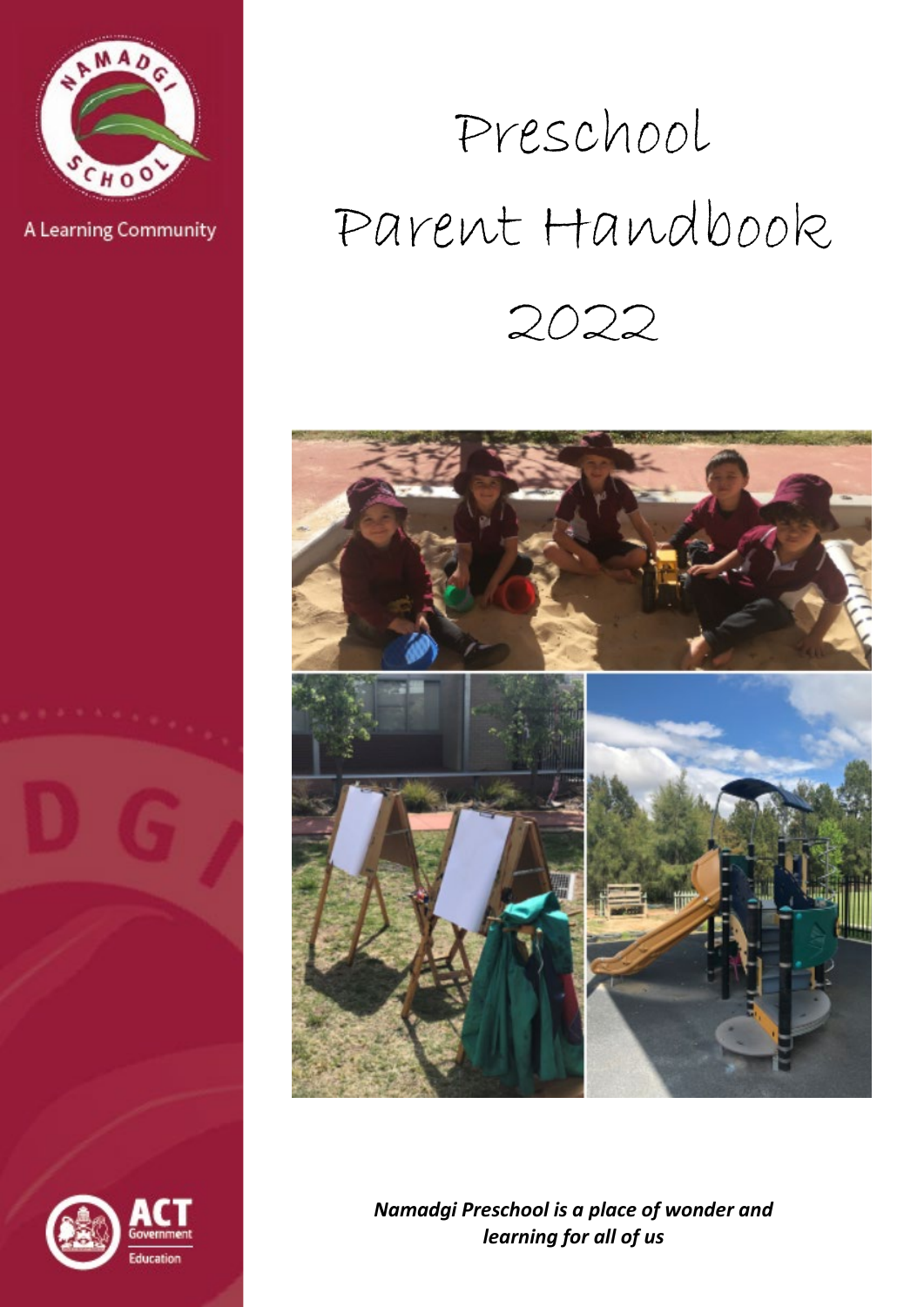## **Table of Contents**

| Our School Vision and Values 3              |
|---------------------------------------------|
| Welcome to Namadgi School3                  |
|                                             |
| Namadgi Preschool Philosophy4               |
|                                             |
|                                             |
|                                             |
| Collecting your child at the end of the     |
|                                             |
|                                             |
| What do I need for my child for preschool?6 |
|                                             |
|                                             |
|                                             |
| Food safety tips for homemade snacks &      |
|                                             |
|                                             |
|                                             |
|                                             |
| 8                                           |
| Early Years Learning Framework8             |
| Participation in preschool activities9      |
| National Quality Framework9                 |
|                                             |
|                                             |
|                                             |
| Communication with educators10              |
|                                             |
|                                             |
|                                             |
|                                             |

| Before and After School Care  12                                                      |
|---------------------------------------------------------------------------------------|
|                                                                                       |
| Administration/ Governance  12                                                        |
| Medical conditions and management12                                                   |
|                                                                                       |
| Illness and Accidents 12                                                              |
|                                                                                       |
|                                                                                       |
|                                                                                       |
| Voluntary Contributions  14                                                           |
| Credit/debit card payment  14                                                         |
| Emergency Management 14                                                               |
| Contribution to decision making  14                                                   |
|                                                                                       |
| Parents and Citizens Association  15                                                  |
| Child Protection Practices 15                                                         |
|                                                                                       |
| Parent/carers responsibilities15                                                      |
| Volunteering - Working with Children and                                              |
|                                                                                       |
|                                                                                       |
| <b>Children's Education and Care Assurance</b><br>(ACT Regulatory Authority) 16       |
| Preschool operates under the National Law<br>and National Regulations CECA@act.gov.au |
| Information Privacy Act 2014: Territory                                               |
| Notification of collection of personal                                                |
| You can contact us for general privacy                                                |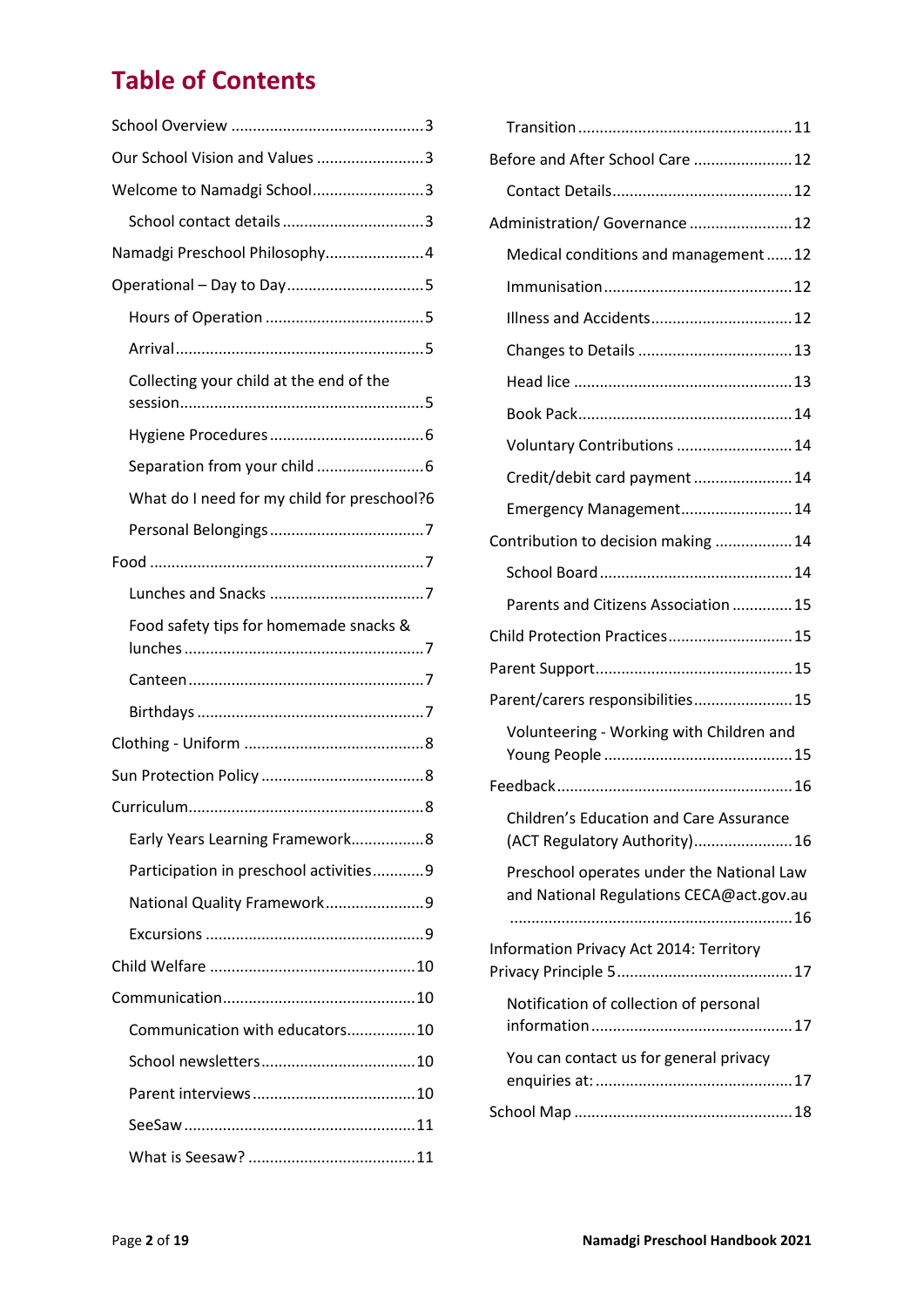## **School Overview**

<span id="page-2-0"></span>The Mission of staff at Namadgi School is to be a powerful force for change in the lives of our children and young people. Our Namadgi school community values diversity and our staff nurture social, cultural, and academic differences. The Namadgi School P-10 setting means that students can grow and learn with their cohort from Preschool entry to Year 10 Graduation.

The core beliefs of Namadgi School centre around the understanding that all children can learn. Whilst this will look different from student to student our central belief is that through personalised learning approaches and differentiated classroom practice, all students will get what they need to thrive and grow at Namadgi.

We believe that the use of 21<sup>st</sup> Century Learning Skills, such as collaboration, problem solving, presentation skills, critical thinking, creativity, teamwork, digital literacy skills and exposure to learning a second language are core principles to incorporate into regular school practice from Preschool to Year 10. We believe that through these guiding principles our students will graduate ready to engage with the broader community and global society.

## <span id="page-2-1"></span>**Our School Vision and Values**

At Namadgi P-10 School our vision is to be innovative and responsive to the contemporary world by providing students with access to quality  $21^{st}$  Century teaching and learning practices. We strive to create a collaborative culture that fosters educational partnerships throughout our community. Our staff are passionate about their professional knowledge and view learning as accessible and achievable for all.

The Namadgi School values include Learning, Caring, Respect and Positive Attitude. Our staff and community have helped shape these values and they are explicitly taught and recognised through pastoral care classes, award systems and the work of our executive team.

Namadgi School is a Positive Behaviours for Learning (PBL) school. Our Positive Behaviour for Learning framework ensures students, staff, families, and the school community all contribute to create a safe and supportive learning environment for all students.

## <span id="page-2-2"></span>**Welcome to Namadgi School**

The first day of preschool is an exciting milestone in your child's life. Your child is embarking on a journey that will lead them on many roads of discovery and learning. We are here to help make your child's preschool year a rich experience and we look forward to an exciting year in partnership with you.

### <span id="page-2-3"></span>**School contact details**

**Principal:** Gareth Richards **Deputy Principal:** Liz Baker-Matterson **Executive Teacher:** Helen Lascaris **Preschool phone number:** 6142 0900 **School phone number:** 6142 0900

**Email:** [info@namadgi.act.edu.au](mailto:info@namadgi.act.edu.au) **Website:** [www.namadgi.act.edu.au/](http://www.namadgi.act.edu.au/) **[Facebook:](https://www.facebook.com/NamadgiSchool/)**  [www.facebook.com/NamadgiSchool/](http://www.facebook.com/NamadgiSchool/)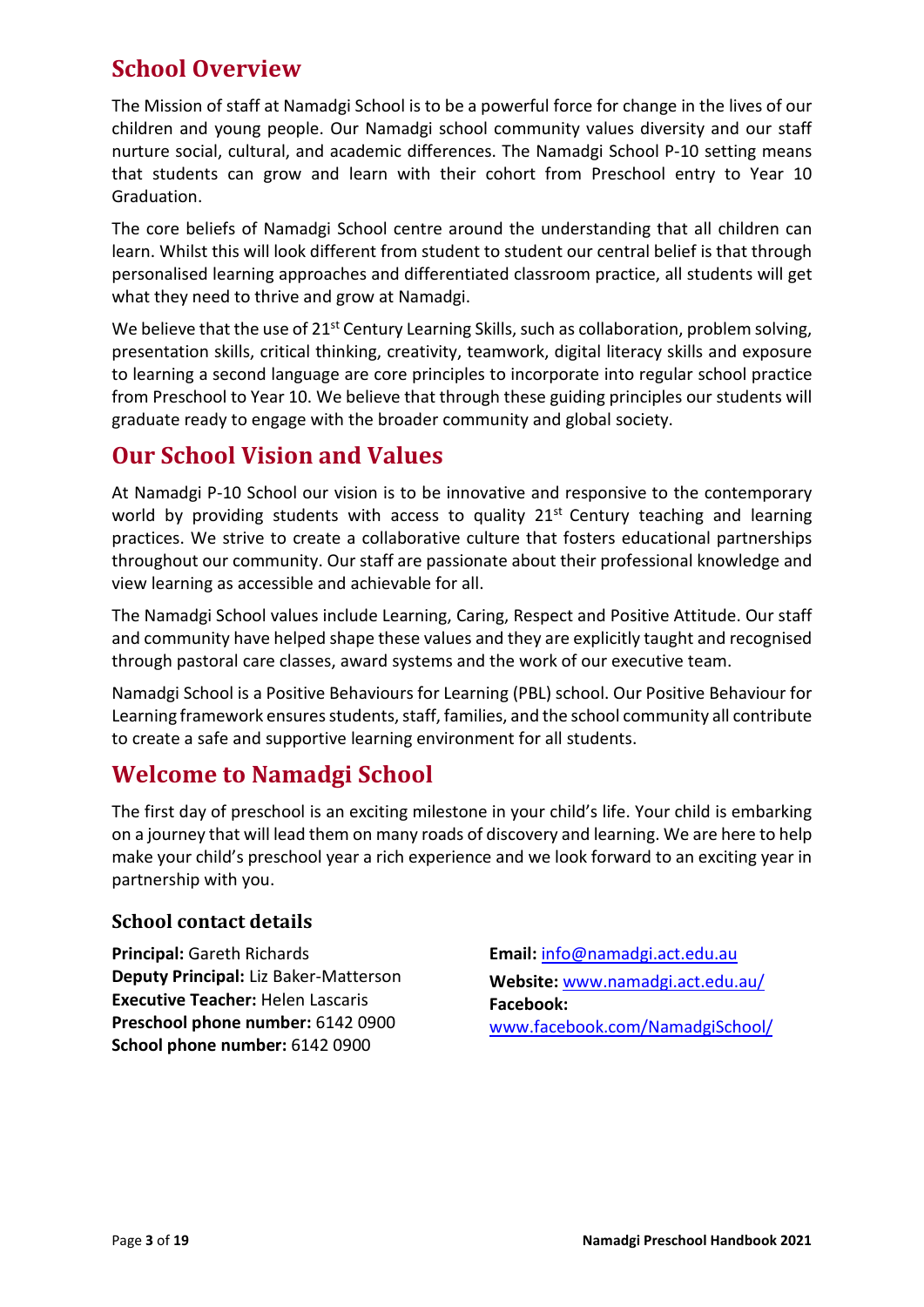## <span id="page-3-0"></span>**Namadgi Preschool Philosophy**

We believe all children are curious, capable learners with ideas, strengths, and voices. You will see unique children who love learning and taking risks, they naturally question, investigate, choose, and explore the world around them.

We respect families as children's first educators, and we value the diverse qualities they bring to our Namadgi Preschool community. You will see a welcoming, supportive, and inclusive environment with open communication.

We know that what happens for children in their early years is of critical importance to their lifelong wellbeing. You will see educators working together, striving for excellence in practice, cultivating a culture of inquiry and critical reflection, paying attention, documenting, and sharing learning, and being valued for their work with each child and family.

We understand quality learning happens in the context of secure, respectful, and reciprocal relationships. You will see rich interactions, sustained conversations, irresistible environments, confident children immersed in play and acquiring social responsibility for the world around them. We acknowledge the First Australians: The Aboriginal and Torres Strait Islander Peoples who have been taking care of this land for thousands and thousands and thousands of years. You will see respect for land and culture in our daily practice and a pursuit of further knowledge, understanding and connection.

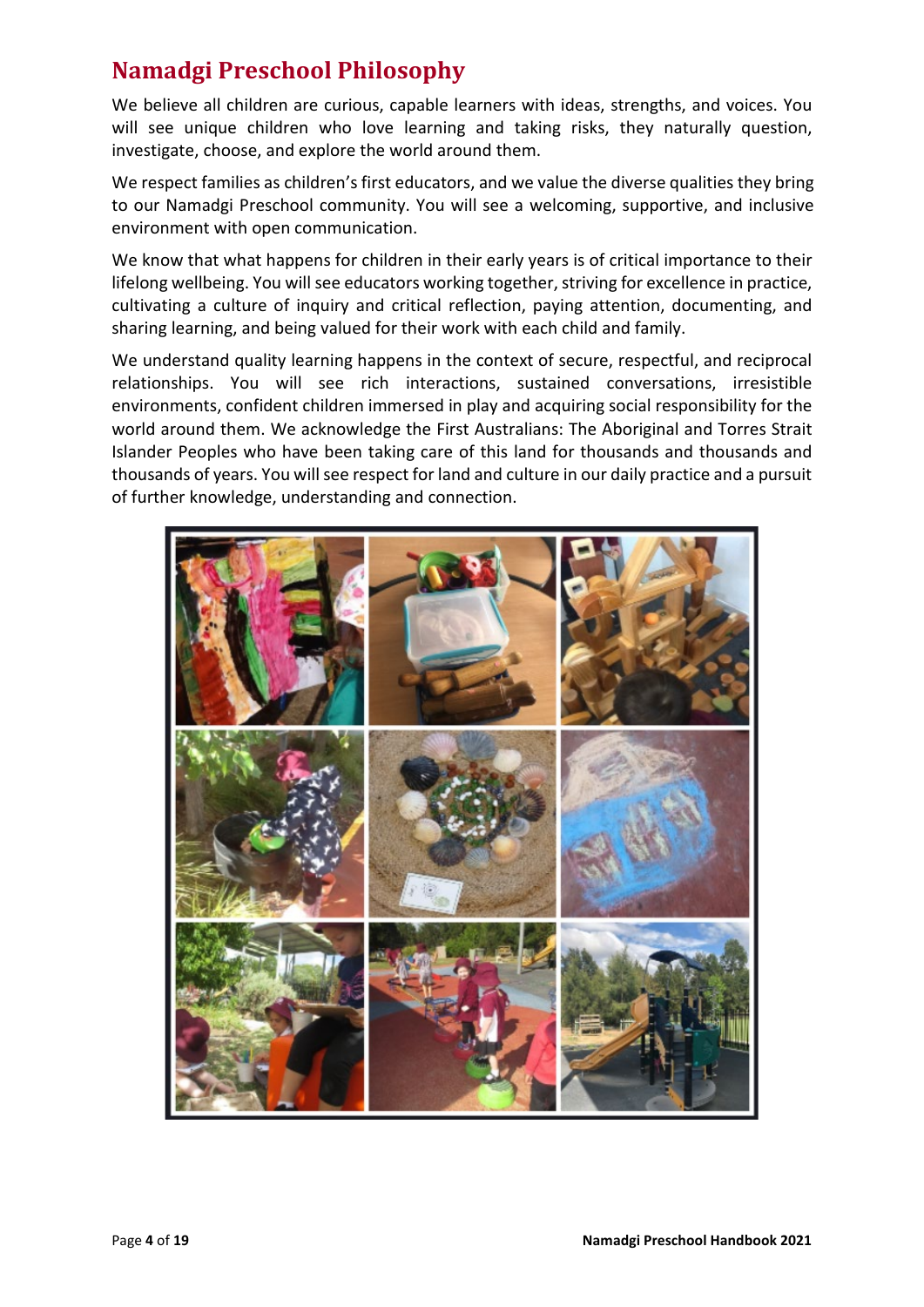## <span id="page-4-0"></span>**Operational – Day to Day**

## <span id="page-4-1"></span>**Hours of Operation**

Preschool classes operate from 9am to 3pm for a 5-day fortnight. Families will have the option of choosing Monday, Tuesday and alternate Wednesday, OR Thursday, Friday, and alternative Wednesday.

Regular attendance is important as this allows the children to settle into routines and establish themselves as part of the group.

#### **Drop off and pick up, please ensure you pull the gate shut after you go through.**

#### <span id="page-4-2"></span>**Arrival**

When you are dropping off your child for the start of the session, it is important that you bring your child to the classroom and wait until a staff member opens the door at 9am. Under no circumstances should you leave your child alone in the playground before the session. Educators are not responsible for your child until the session commences at 9am.

On arrival, please assist your child to:

- $\checkmark$  Place their bag in a locker
- $\checkmark$  Place their lunch box and drink bottle on the trolley provided
- $\checkmark$  Wash their hands
- $\checkmark$  Check the window displays and notice board for any important information
- $\checkmark$  Stay for as long as you like and join in with your child.

#### <span id="page-4-3"></span>**Collecting your child at the end of the session**

Please wait outside the classroom when you arrive as your child will be sent out to you. In accordance with the National Quality Standard, collection of children must be by a parent or authorised nominee over 16 years of age.

If any person who is not included on the enrolment form or authorised nominee form is collecting your child, a written note is required. If educators do not know the person picking up your child, they will be asked to show photographic identification (e.g., driver's license) before your child will be released into their care. In case of emergency, you can phone through an authorisation, which must be signed when next at preschool.

When collecting your child:

- $\checkmark$  Check your child's "home pocket"
- $\checkmark$  Assist your child to wash their hands
- $\checkmark$  Help your child collect any belongings, artwork, etc.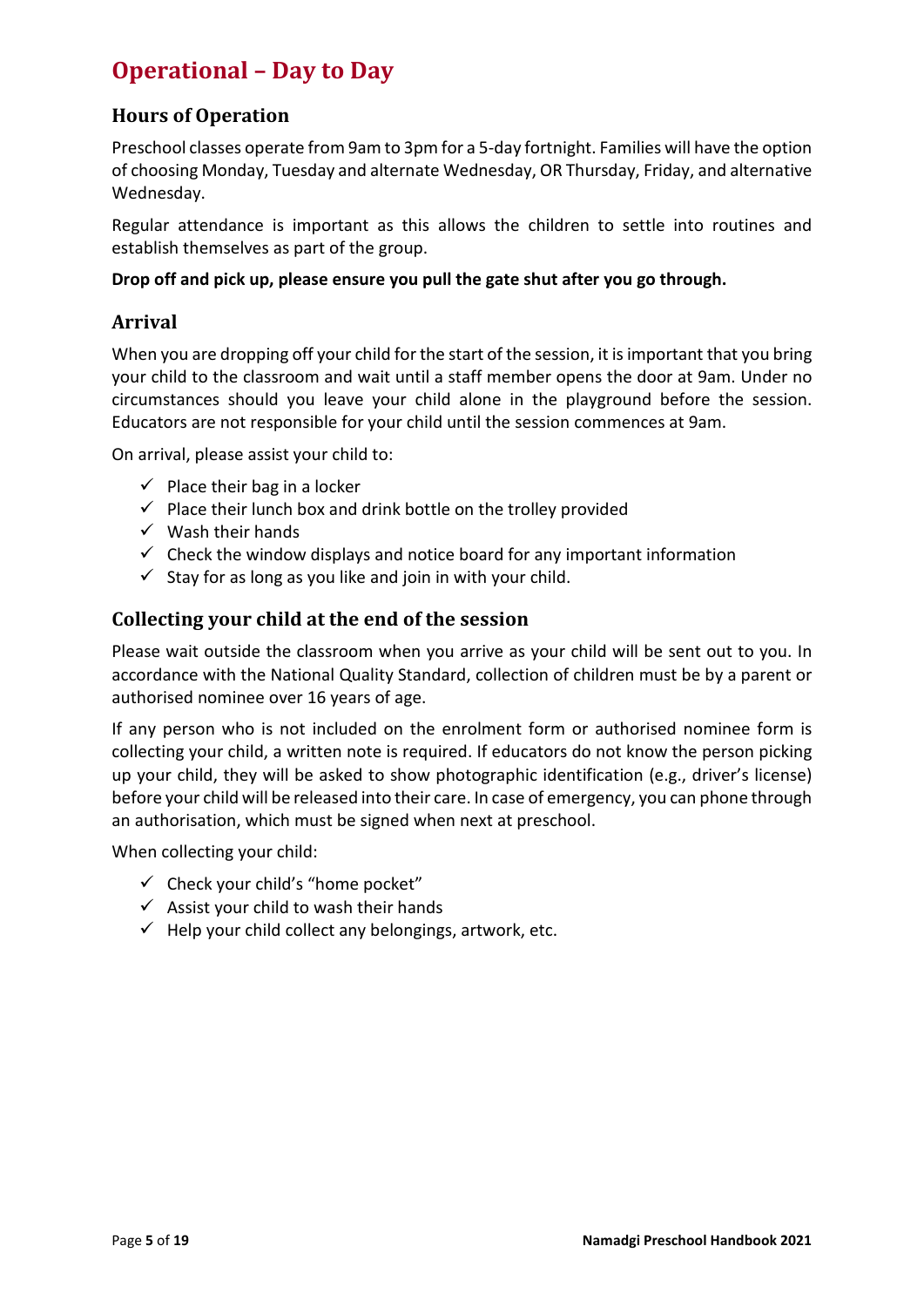## <span id="page-5-0"></span>**Hygiene Procedures**

Educators, children, and volunteers must adhere to the hand washing procedures.

All children must wash their hands:

- $\checkmark$  On arrival
- $\checkmark$  Before and after eating or touching food
- $\checkmark$  After toileting
- $\checkmark$  After blowing their nose and wiping tears and dribbles
- $\checkmark$  Open sores must be covered.

## <span id="page-5-1"></span>**Separation from your child**

Many children settle quickly and happily into preschool, others find it more difficult. For some children, separation from parents or carers in the mornings can be quite stressful and worrying in the first few weeks. There are some simple ways to make that separation easier for your child and for you.

- $\checkmark$  Always speak positively about preschool and do not indicate to your child that you are worried about separation, even if this is true.
- $\checkmark$  There is no necessity for you to leave preschool quickly in the morning. Wait until you are ready, and you feel your child is settled. Just let an educator know that you intend to stay for a while and join in the activities if you wish.
- $\checkmark$  Always say goodbye when you leave and reassure your child that you will be back to collect him or her when it's time to go home. It is better to tell your child that you are leaving than to sneak away, even if your child will be upset.
- $\checkmark$  If you know your child will be upset when you leave, please let the educators know when you are ready to depart. Once you have said goodbye, depart promptly with a smile and a confident wave and, no matter how distressed your child sounds, keep walking. We will stay with your child. Be assured we will give you a call if your child doesn't settle.
- $\checkmark$  Most children are easily distracted by an activity and recover quickly. However, do not hesitate to ring after 20 minutes to check that your child has settled.

Allow these strategies time to work. If separation is still a problem after a few weeks, then please speak to the educator to discuss some other options.

## <span id="page-5-2"></span>**What do I need for my child for preschool?**

A separate checklist is also provided with the preschool pack.

- $\checkmark$  A school uniform
- $\checkmark$  A large backpack a size big enough to fit all your child's belongings (including lunch box, jumper, spare clothes, and a library bag)
- $\checkmark$  A labelled library bag to transport borrowed library books
- $\checkmark$  A labelled lunch box filled with healthy food
- $\checkmark$  A labelled drink bottle filled with water
- $\checkmark$  A labelled school hat with a brim
- $\checkmark$  A labelled coat for cold weather
- $\checkmark$  A full set of labelled spare clothes (including socks)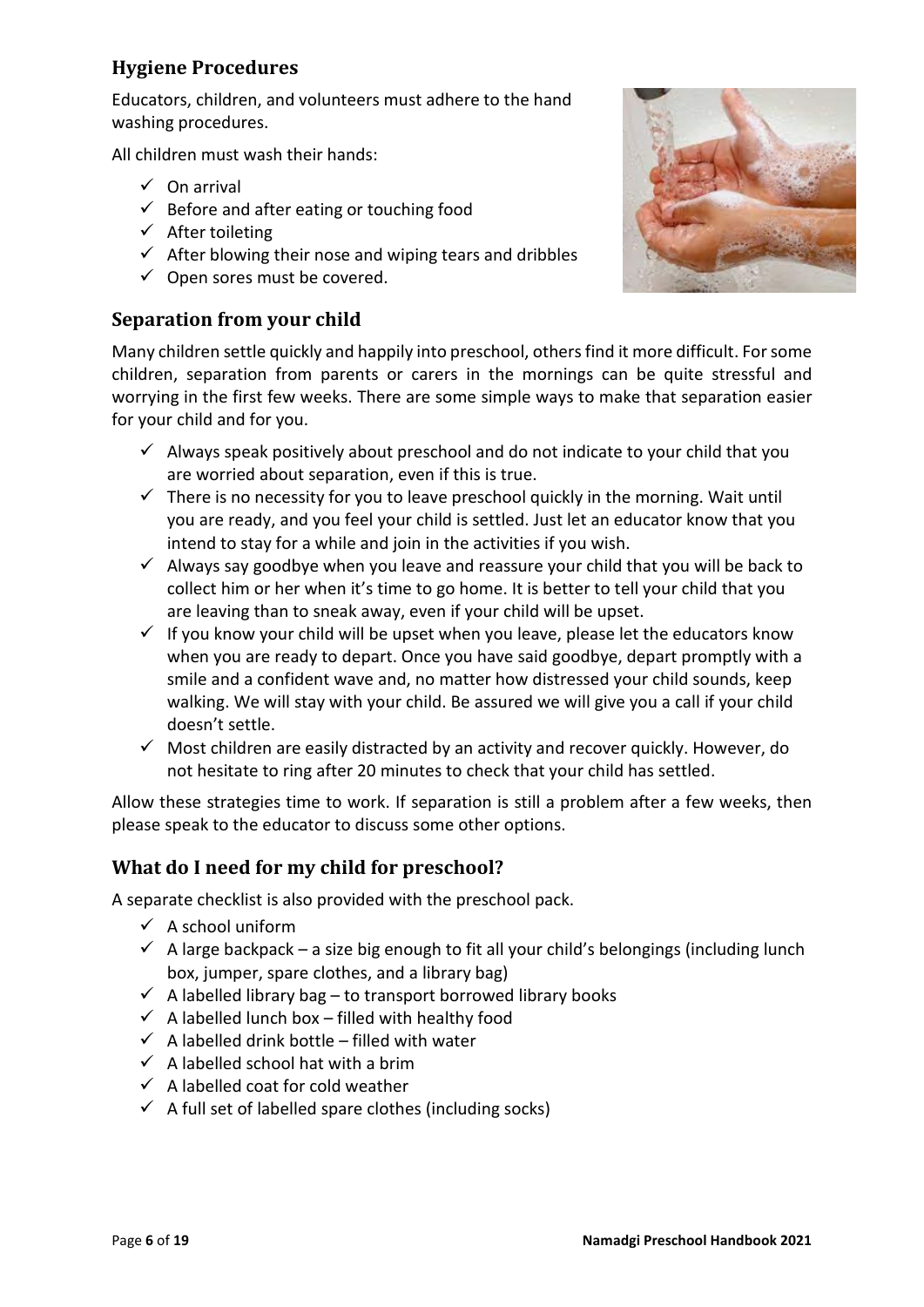## <span id="page-6-0"></span>**Personal Belongings**

We encourage children to **'leave home toys at home'.** Toys and other personal belongings can be easily lost or broken at preschool. They can also be the cause of unnecessary conflict between children. Children are welcome to bring in 'special' itemsto talk about as part of our oral language program, these will then be placed away for the rest of the day. We take all care, but no responsibility for the safe keeping of these special items.

## <span id="page-6-1"></span>**Food**

## <span id="page-6-2"></span>**Lunches and Snacks**

Provision is made for children to have two eating times during each preschool session. Parents/carers are urged to supply children with healthy foods which will enable the educators to assist in the development of lifelong healthy eating habits. Promoting a healthy lifestyle is an important part of our program. All children will need their own drink bottle with WATER ONLY. We discourage chips, chocolates, pre-packaged food, lollies, or cordial.



It is against health regulations for educators to heat children's lunches, so please do not provide food that requires heating.

## <span id="page-6-3"></span>**Food safety tips for homemade snacks & lunches**

Healthy snacks and lunches are important for children and help with their concentration and learning. School lunches however spoil quickly, especially in the summer heat. Parents and care givers are reminded of a few simple safety rules to prepare safe and healthy school lunches and avoid the growth and contamination of food poisoning bacteria.

Because food is normally stored in a child's lunch box for several hours, the lunch box needs to be kept cool. This can be done by:

- $\checkmark$  Choosing an insulated lunch box or one with a freezer pack, or include a wrapped frozen water bottle to keep the lunch box cool
- $\checkmark$  Perishable foods such as dairy products, eggs and sliced meats should be kept cool and eaten within about four hours of preparation. Don't pack these foods if just cooked, first cool in the fridge overnight
- $\checkmark$  If including leftover meals such as meats, pasta, and rice dishes, ensure you pack an ice block into the lunch box
- $\checkmark$  Healthy drinks, such as water and milk can be frozen overnight and then stored in your child's lunch box, helping to keep it cold

Educators will ensure that children store their lunch boxes in cool places away from direct sunlight and other heat sources that facilitate the development of food poisoning bacteria.

### <span id="page-6-4"></span>**Canteen**

Preschool children will only use the canteen on designated special occasions. We will let you know in advance of these days.

## <span id="page-6-5"></span>**Birthdays**

Birthdays are celebrated at preschool with a "birthday story". Please fill out the form provided and return it to your child's teacher. Your child is welcome to bring cupcakes or a healthy treat to share with the other children. Please ensure there is enough to share with all the children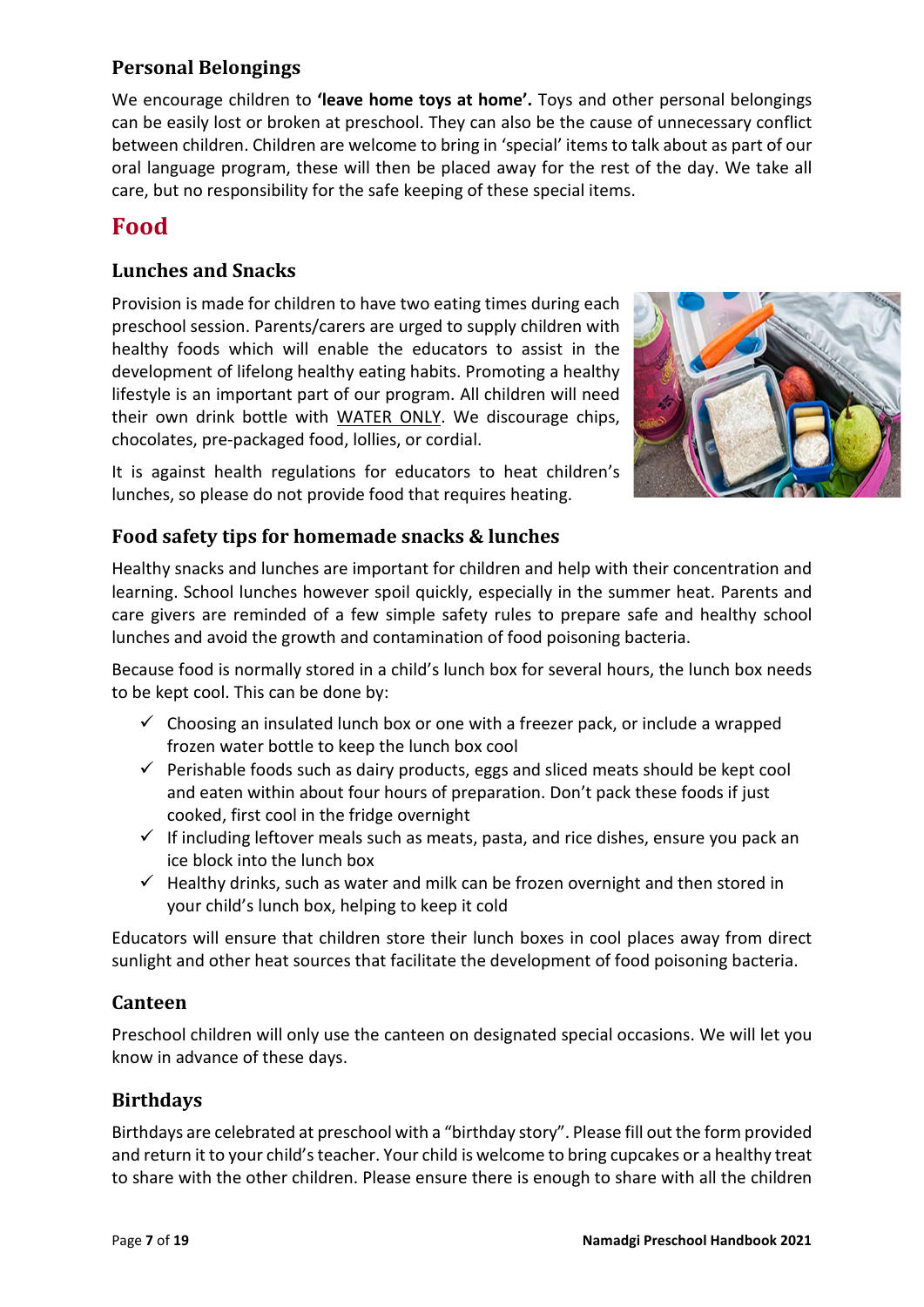in the class on that day. If your child has a food allergy, we encourage you to send along appropriate treats your child can eat on other birthdays. We generally store them in the freezer until required.

## <span id="page-7-0"></span>**Clothing - Uniform**

Namadgi School has a uniform for preschool. Students will need to wear a school hat, shirt, jumper, and pants. There is also a dress available. All uniform items can be purchased from our P&C uniform shop which is open Tuesday mornings from 8.45am - 9.15am and Thursday afternoons 2.45pm-3.15pm. Please **label all items** of clothing and pack spare underwear and suitable clothing in case of a change in the weather or for after extremely messy play.

Children often leave toileting to the last minute and trying to undo difficult belts and buttons can cause accidents. Please dress your child appropriately so that they feel confident to participate in all the challenges provided throughout the session. The children will be challenging themselves on the climbing equipment so sensible closed footwear, is essential. Thongs, gumboots and long dresses or skirts can be dangerous.

## <span id="page-7-1"></span>**Sun Protection Policy**



Namadgi School enforces SunSmart the Sun Cancer Council Protection Policy. All children must wear a broad brimmed hat at preschool. If your child comes to school without a hat, we will ask them to play in the shade. Leaving a spare hat, clearly labelled, in your child's home pocket is a good idea. Children are not required to wear a hat in June and July due to the reduced UV rating in Canberra over these months. Please ensure that cords on hats are detachable in compliance with Directorate regulations. The cord must be designed to detach under minimal strain or remove the cord altogether.

Please apply sunscreen to your child before attending each session, except June/July. Educators can assist children to reapply their own sunscreen during the day.

## <span id="page-7-2"></span>**Curriculum**

## <span id="page-7-3"></span>**Early Years Learning Framework**

The Early Years Learning Framework (EYLF) has been developed to ensure your child receives quality education programs in their early childhood setting. This is a vital time for them to learn and develop. Research and ongoing documentation of children's development informs us that the preschool years lay the foundation for success in future learning.

The framework's vision is for all children to experience play-based learning that is engaging and builds success for life. To access this framework, go to:

<http://www.deewr.gov.au/Earlychildhood/Programs/EarlyChildhoodEducation/Pages/default.aspx>

The EYLF is a guide for early childhood educators who work with children from birth to five years. They will use the Framework in partnership with families, the children's first and most influential educators, to develop learning programs responsive to children's ideas, interests, strengths and abilities, and recognise that children learn through their play.

The Early Years Learning Framework describes childhood as a time of *belonging, being* and *becoming*.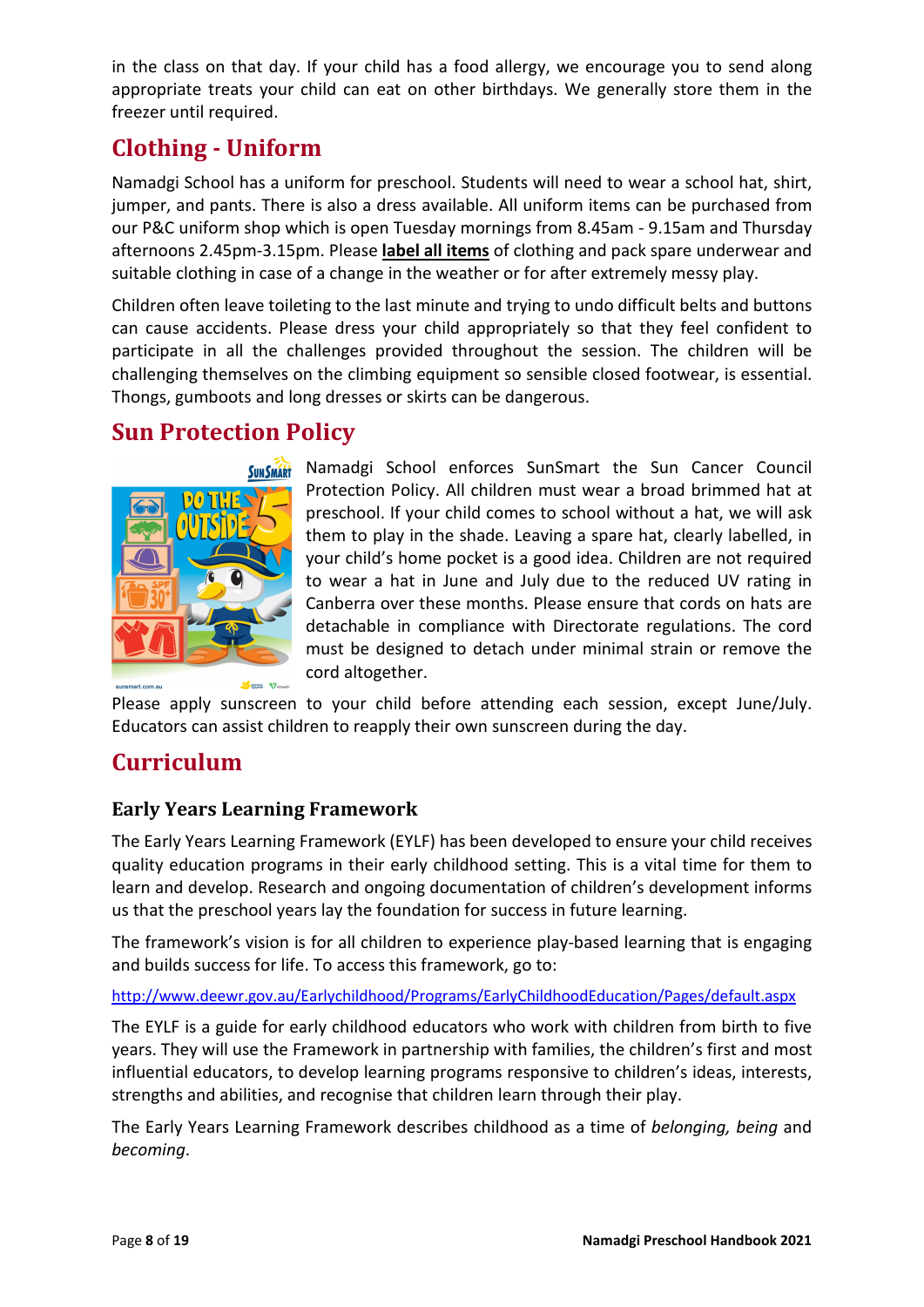**Belonging** is the basis for living a fulfilling life. Children feel they belong because of the relationships they have with their family, community, culture and place.

**Being** is about living here and now. Childhood is a special time in life and children need time to just 'be' – time to play, try new things and have fun.

**Becoming** is about the learning and development that young children experience. Children start to form their sense of identity from an early age, which shapes the type of adult they will become.

## <span id="page-8-0"></span>**Participation in preschool activities**

Families are encouraged to share their special skills, interests and diverse family cultures with the preschool.

Families are encouraged to participate in social activities to enable families to meet each other and form a sense of belonging to the school.

Families can help in the following ways

- $\checkmark$  Sharing knowledge and expertise of craft, cooking, music, storytelling, job skills, etc.
- $\checkmark$  Participating in the daily program
- $\checkmark$  Attending excursions
- $\checkmark$  Working bees in the garden etc.
- $\checkmark$  Joining the Namadgi School Parent and Citizens Association
- $\checkmark$  Becoming involved with policy development
- $\checkmark$  Assisting to set up learning experiences and in the creation of resources

## <span id="page-8-1"></span>**National Quality Framework**

National Quality Framework for Early Childhood Education and Care (NQF) was introduced across Australia in 2012. Its aim is to raise quality and drive continuous improvement and consistency in education and care.

As part of this Framework the preschool is involved in a continuous process of selfevaluation against 7 quality areas in the National Quality Standards. From this evaluation a Quality Improvement Plan is developed and followed. Parent input is important to evaluate the preschool from different perspectives. Your input can influence the direction the preschool takes.

Namadgi preschool is rated at meeting the National Quality Standards, this is a testament to the quality of our staff and education program. In 2018 the preschool was rated as meeting or exceeding in all seven of the Quality Learning Areas. Our Quality Improvement Plan is available for families upon request and identifies goals and opportunities to achieve exceeding in all the National Quality Standards at our next assessment. We look forward to working with our parent and school community to achieve this outcome.

### <span id="page-8-2"></span>**Excursions**

Excursions are part of the educational program at Namadgi Preschool. We go on regular local walks to explore the environment. When other excursions are arranged or children use any form of transport, parents will be advised in advance and asked to give permission, in writing, for the child to participate.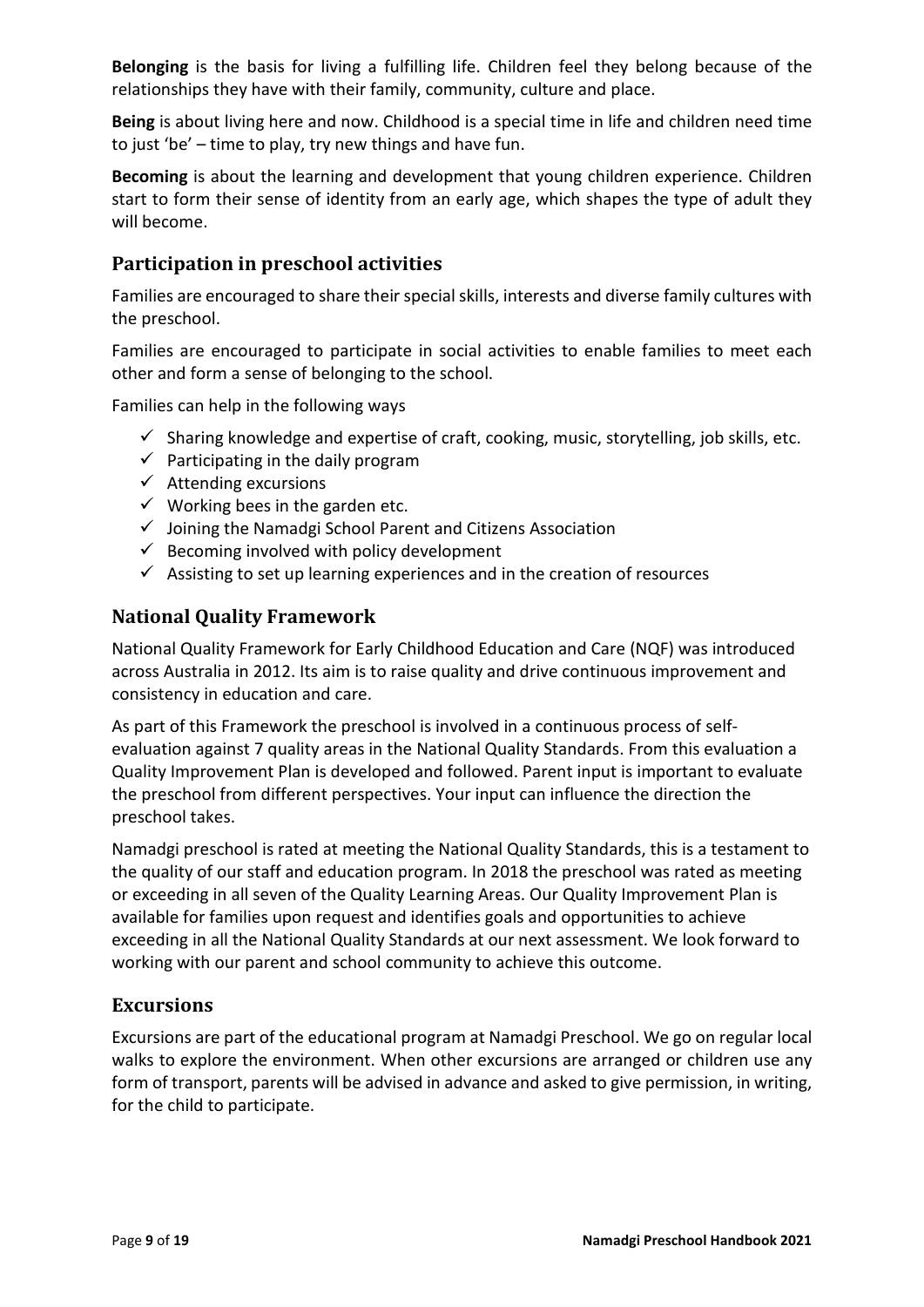## **Library**

Children will have the opportunity to borrow books from the preschool library. The library book should be kept in a library bag whenever it is not being read. If books are damaged please return them to a staff member to be repaired.

## <span id="page-9-0"></span>**Child Welfare**

At Namadgi School we value everyone as an individual and acknowledge we all have the special qualities that make us who we are. It is important that students are treated with respect and we value the uniqueness each child brings to the school. We provide a supportive, welcoming, and culturally inclusive educational environment where students feel safe and happy. The preschool has an 'Interactions with children' policy that outlines the strategies for building relationships and ensuring children's wellbeing.

## <span id="page-9-1"></span>**Communication**

Namadgi School is committed to providing consistent communication between school and home. We use a range of media platforms to communicate notes home, newsletters, dates to remember, event information/updates and stories about what students are learning about to in their classrooms.

If you would like to keep up to date on Namadgi events and achievements join us through any of the below platforms:

- **Facebook**: @Namadgi School<https://www.facebook.com/NamadgiSchool>
- **Twitter:** @NamadgiSchool<https://twitter.com/NamadgiSchool>
- **Instagram:** namadgi\_school<https://www.instagram.com/?hl=en>
- **Namadgi School Website:** <http://www.namadgi.act.edu.au/>
- **SeeSaw** (Preschool Year 5 only): *access individually provided following enrolment*

For more information about Namadgi School and programs on offer we have created a Namadgi School Information Night website.

Follow the link below to take a virtual tour around Namadgi School and meet our Executive team.

<https://sites.google.com/ed.act.edu.au/namadgischoolinformationnight/home>

We look forward to seeing you soon.

### <span id="page-9-2"></span>**Communication with educators**

Our school recognises the importance of a positive parent/educator relationship. We encourage:

- $\checkmark$  Sharing knowledge to enhance the growth and development of your child
- $\checkmark$  Developing positive relationships with families that are based on mutual trust and open communication
- $\checkmark$  Developing a sense of belonging to the preschool for the children, parents, and educators

<span id="page-9-3"></span>**School newsletters** are produced in week 1, 5 and 9 and are emailed to your nominated email address with information about what is happening in the school.

<span id="page-9-4"></span>**Parent interviews** are held prior to the commencement of preschool and throughout the year. You can arrange a meeting with the teacher any time throughout the year.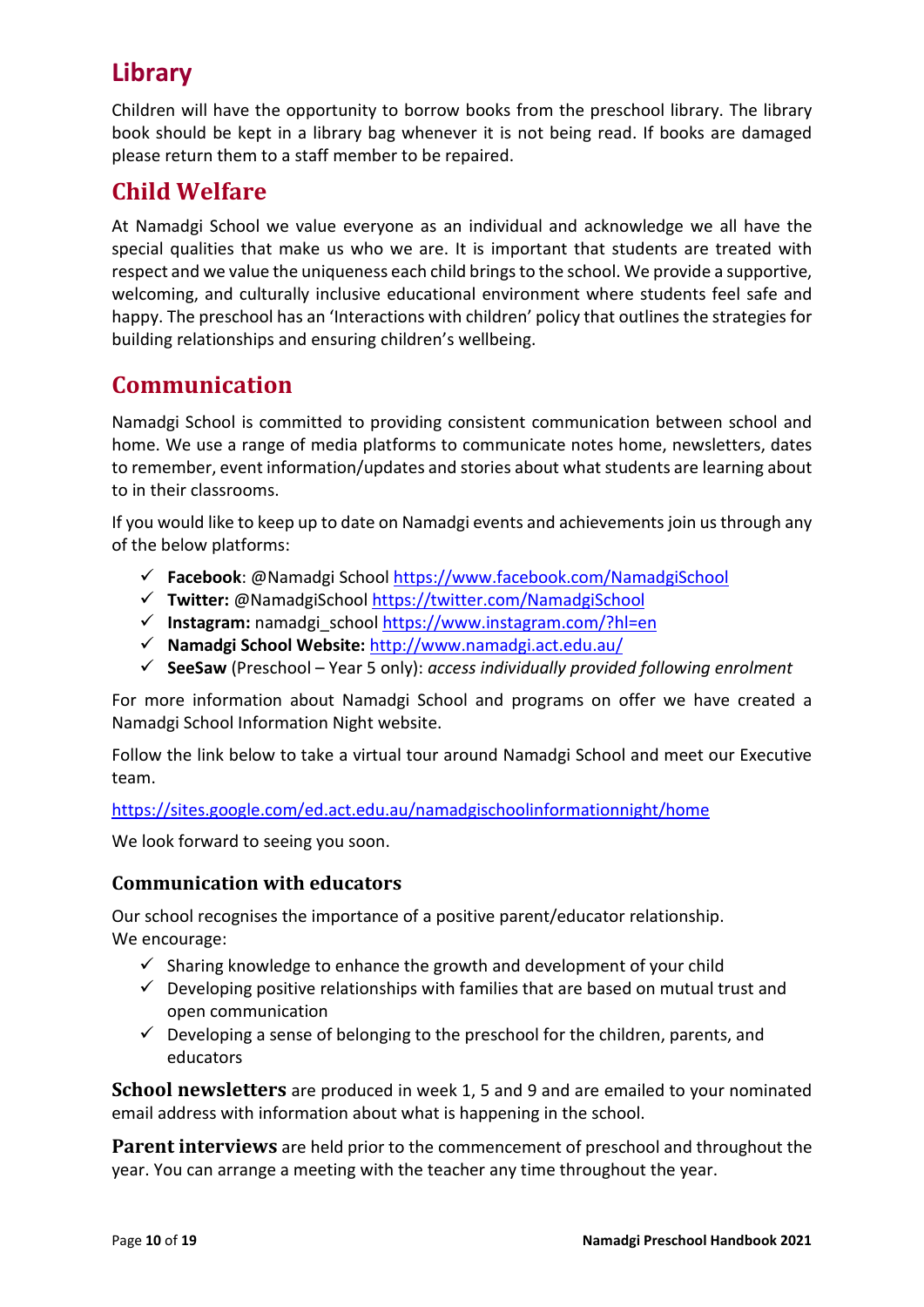Teachers appreciate the opportunity to talk with parents and carers both informally and in formal situations. This ensures valuable insights and understandings can be appreciated about a child's individual development journey. We encourage families to communicate freely with educators so that minor problems do not become major ones. If you have any questions or concerns, please do not hesitate to ask for an appointment to meet with the educator. Open communication and cooperation are keys to a successful education.

Every child has a "home pocket" in which we will place your child's work and notices. These pockets are outside the classroom and should be cleared at the end of every session.

#### <span id="page-10-0"></span>**SeeSaw**



Namadgi School uses an online documentation and communication tool called SeeSaw, for Preschool to Year 5. Seesaw creates a secure online network of the people that matter most for your child. It helps us develop and maintain partnerships with families to ensure your children receive the best opportunities possible. Seesaw can be accessed via an app for iPhone or Android phones or via a web

browser.

Important notices are placed on Seesaw and the windows or noticeboards outside the classrooms.

#### <span id="page-10-1"></span>**What is Seesaw?**

| lsd 9<br>After<br>翮<br>Your | 4 05 PM<br>Mrs. V's 4th Grade                                                                                            |   |                     | <b>DISK</b> |
|-----------------------------|--------------------------------------------------------------------------------------------------------------------------|---|---------------------|-------------|
|                             | 19 August 2015                                                                                                           | 国 | Allio               |             |
| J.                          |                                                                                                                          |   | Sign Out            |             |
| All a                       | <b>Harling</b>                                                                                                           |   | <b>CLASS LIST</b>   |             |
|                             | À                                                                                                                        |   | <b>SSR</b> Everyone |             |
|                             | 10<br>Mona Kas Porsche<br><b>Wednes</b><br>Winds<br>r.<br>×.                                                             |   | <b>Allie</b>        |             |
|                             | 42x<br>A1                                                                                                                |   | <b>Cal</b> Amanda   | D           |
|                             | Constitut State Max<br>Bellyspigh<br>Atlantic<br><b>Reacted</b><br>Section takes<br>+ Media                              |   | Bily                |             |
|                             | Com<br>$\sim$<br>· major cities<br>56                                                                                    |   | John                |             |
|                             | X mercentains<br>O Sack Le Robi voms Ven<br>O Fometel la cartian<br>Cartification and hosten<br>ma e<br><b>Clean May</b> |   | Sam                 |             |
|                             | iodal Studie                                                                                                             |   | Trevor              |             |
|                             | @ Mrs. V Nice work Alle, especially on your narration.                                                                   |   |                     |             |
|                             |                                                                                                                          |   |                     |             |

Seesaw is a simple way for teachers and students to record and share what's happening in the classroom.

Seesaw gives students a place to document their learning, be creative and learn how to use technology to share knowledge, understandings, and skills.

Each student gets their own journal and will add things to it, like photos, videos, drawings, and notes.

When there are new Seesaw posts, families can be notified via app notification, email or SMS.

Parents are only notified about their own child's work and all data is safe and secure.

*For more information talk to Namadgi School staff or visit* <https://web.seesaw.me/parents>



### <span id="page-10-2"></span>**Transition**

Your child is a member of the Namadgi School community. By enrolling you child into our preschool unit your child will automatically be enrolled into kindergarten in our school. To ensure the transition from preschool to kindergarten is successful we have implemented a transition program for our children. This involves activities throughout the year with more formalised transition activities during term 4.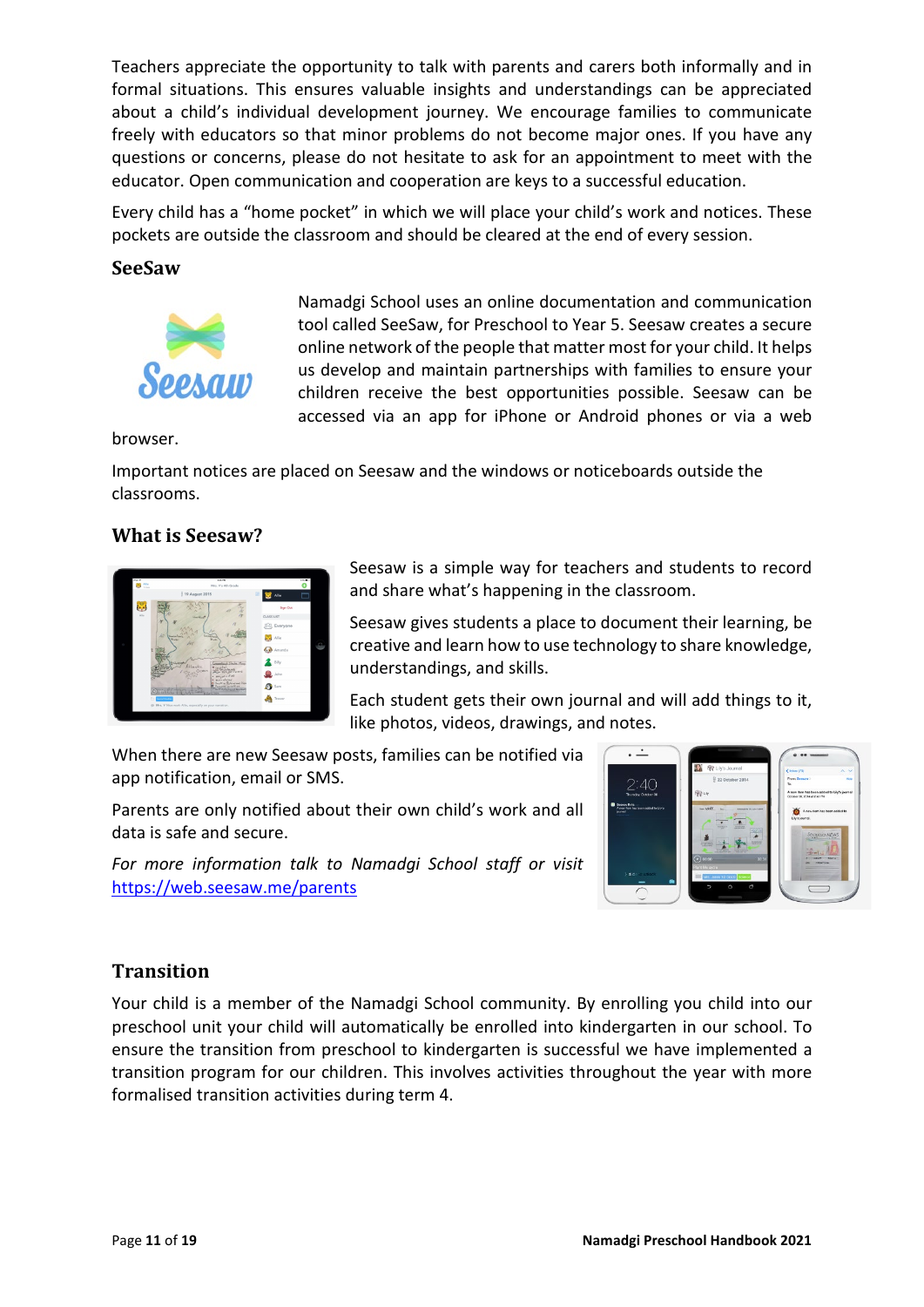## <span id="page-11-0"></span>**Before and After School Care**

Before and After School Care is available via Play-Base. Play-Base is run in the VPAC adjacent to the Front Office.

## <span id="page-11-1"></span>**Contact Details**

**Website:** [www.play-base.com.au](http://www.play-base.com.au/)

**Email:** [info@play-base.com.au](mailto:info@play-base.com.au)

**Phone:** 0449 255 651

Information packs including enrolment forms are available to download on Play-Base's website or a paper copy is available for collection form the Front Office.

## <span id="page-11-2"></span>**Administration/ Governance**

### <span id="page-11-3"></span>**Medical conditions and management**

If your child has a medical condition, it is a requirement that a medical action plan be completed and returned to the school prior to commencement. If required, educators will collaboratively complete a medical conditions risk minimisation and communication plan to minimise medical incidents in the preschool setting. Medical documents are available to download on the school website or paper copies are available from the Front Office. Please see lin[k http://www.namadgi.act.edu.au/our\\_school/notes\\_home](http://www.namadgi.act.edu.au/our_school/notes_home)\_to locate the electronic version on the Namadgi School website.

### <span id="page-11-4"></span>**Immunisation**

The ACT Health Directorate advises that all children attending school in the ACT should be immunised against diphtheria, tetanus, whooping cough, polio, measles, mumps, rubella and HIB (Haemophilus influenza type b). We would also ask that you check your child's present immunisation status to see whether it is complete for his/her age. ACT Public Health regulations require schools to request proof of up-to-date immunisation when enrolling. Failure to provide this may result in your child being excluded from school should an outbreak of an infectious disease occur. A copy of exclusion periods for students with infectious diseases is available upon request. Parents are asked to adhere closely to these requirements unless medical advice to the contrary is provided in writing.

Provided here are the links to the [Immunisation Schedule](https://www.health.act.gov.au/sites/default/files/2020-06/Immunisation%20-%20schedule.pdf) and [Immunisation Parent Guide](https://www.health.act.gov.au/sites/default/files/2020-06/Immunisation%20Requirements%20for%20entry%20to%20school%20preschool%20and%20child%20care_Parents%20guide_2ndEd.pdf) for your information

## <span id="page-11-5"></span>**Illness and Accidents**

It is important that sick children are kept at home for their own comfort as well as the comfort of other children and educators. If a child becomes ill or is injured at school appropriate first aid will be given and if necessary, parents will be notified and asked to take their child home.

If emergency treatment is required parents will be notified immediately and the child will be transferred by ambulance to hospital. In such cases ambulance services and treatments are free. All students who have an ongoing condition (e.g., asthma, diabetes, epilepsy) must have a treatment plan completed by parents and their GP and kept on file at the school.

Medical Plan proformas are available from the Administration office or from preschool. Please note that your child cannot start at preschool till these forms are completed.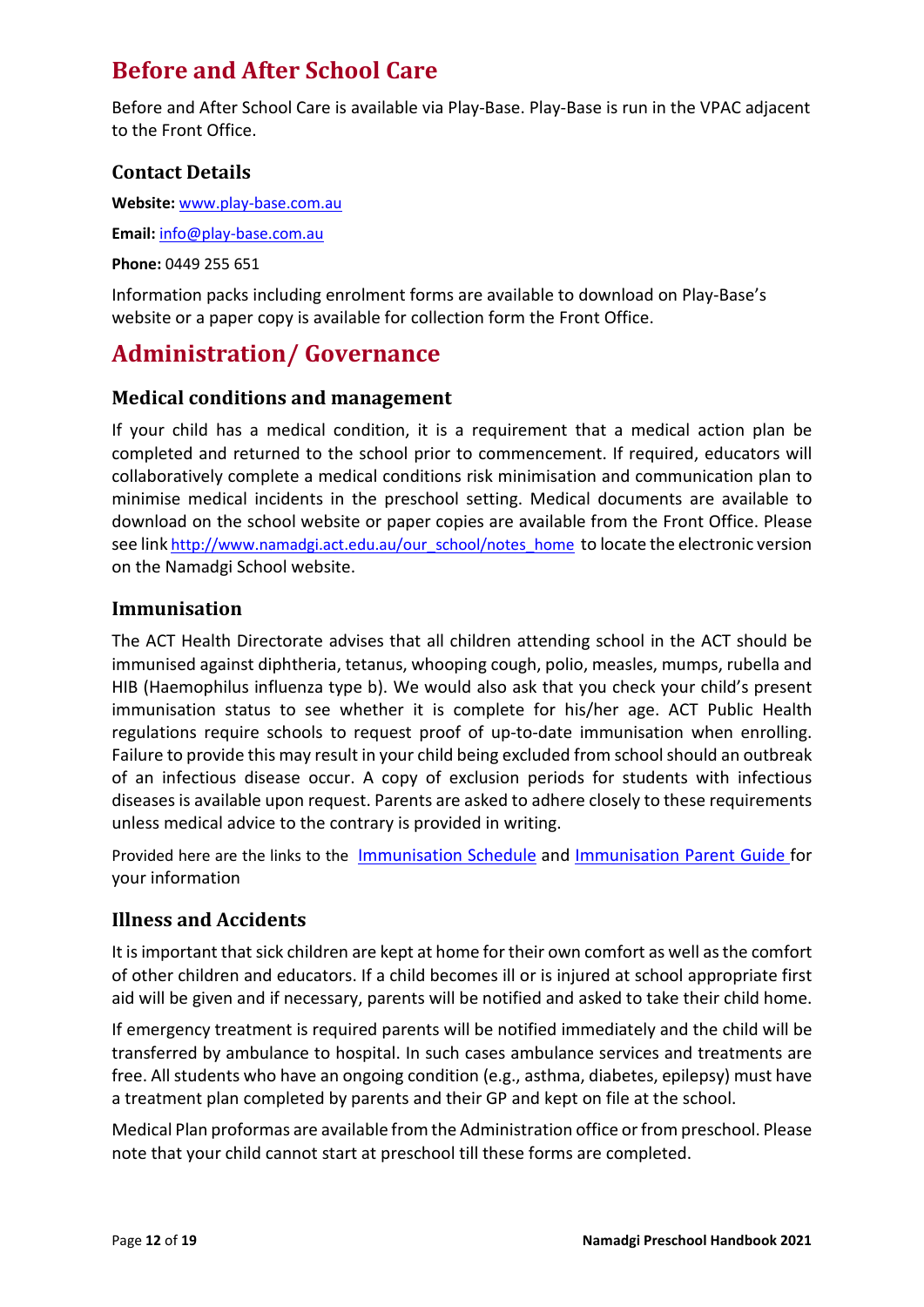Exclusion periods for infectious diseases are stated in the ACT Immunisation booklet and Immunisation schedule, both documents are available for download from ACT Health [https://www.health.act.gov.au/services/immunisation.](https://www.health.act.gov.au/services/immunisation)

If a child is to take any medicine while at school, an Authority to Administer Medication form, providing written dosage instructions, must be completed and medicine must be left with staff. Information on a child's health status e.g., epilepsy, diabetes, should be given on enrolment or on diagnosis.

Please note NO over the counter medicines can be administered without written approval from a doctor.

#### **Absence Notifications**

We value effective communication between school and home and enjoy working closely with parents and our students. as part of our procedures the school has an electronic absence program. This SMS program allows us to notify parents/carers of their students unexplained absences each morning. Parents/carers can respond to the SMS or email [info@namadgi.act.edu.au](mailto:info@namadgi.act.edu.au) to advise the absence reason.

An SMS message together with an email will be sent to the preferred contact as specified by you in the enrolment form. If you do not wish to receive this notification from the school, please advise us via [info@namadgi.act.edu.au.](mailto:info@namadgi.act.edu.au)

Currently the system will only allow for 1 parent to receive the absence communication. We apologise for this inconvenience; it is a system wide issue that we hope will be rectified in future to allow for multiple contacts to receive these notifications.

#### <span id="page-12-0"></span>**Changes to Details**

Please keep educators and the school informed of any changes to address, home/work phone numbers, childcare arrangements, medical information, and emergency contact phone numbers. Please contact the front office on 6142 0900 if you have any changes to your contact details.

All changes to contact details can be completed by emailing [info@namadgi.act.edu.au](mailto:info@namadgi.act.edu.au) or completing a change of contact details form located on the school website.

### <span id="page-12-1"></span>**Head lice**

Head lice are extremely contagious but easily eradicated. Children with either eggs or live lice will be excluded from school until treatment is undertaken. Please report any cases of head lice to the School Office.

It is recommended that you check your child's hair regularly as early detection will minimise the problem. Follow these steps for preventative checks:

- $\checkmark$  Comb inexpensive hair conditioner on to dry, brushed (detangled) hair. This makes it difficult for lice to grip the hair or move around
- $\checkmark$  Wipe the conditioner from the comb onto a paper towel or tissue and check for lice and eggs
- $\checkmark$  If lice or eggs are found, the child should be treated. Additional information is available from a chemist.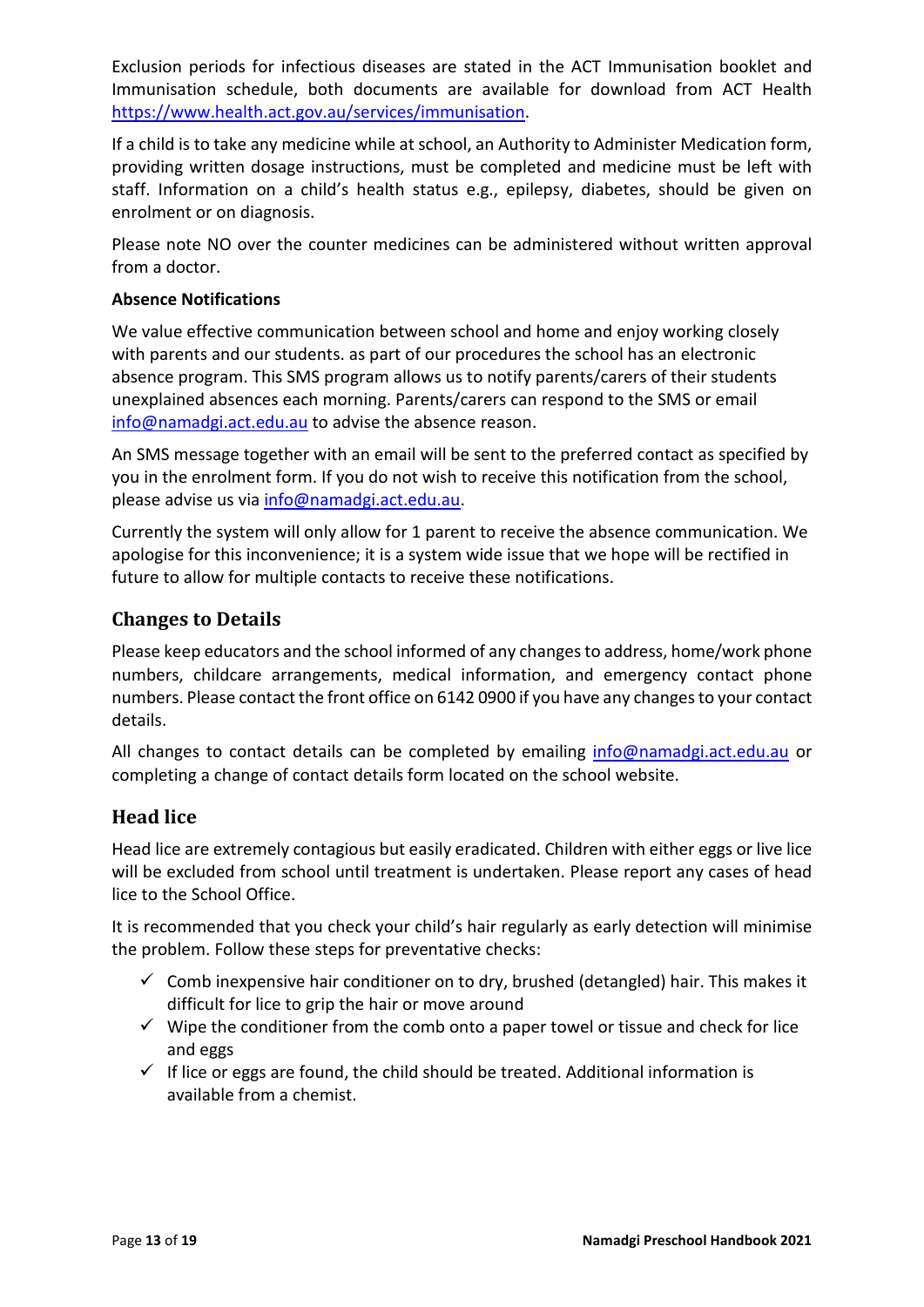## <span id="page-13-0"></span>**Book Pack**

A book pack will be provided for students use for a small payment to the school. We will provide all stationery, and consumables for your child to use in the Preschool classroom.

## <span id="page-13-1"></span>**Voluntary Contributions**

Public education is free. A school may offer or facilitate some specific optional items, activities and services for which parents may be asked to pay if they want their child to access them. Such activities may include excursions, class photos and incursions.

Schools do ask families to contribute to a voluntary contribution fund to contribute towards quality resources and learning opportunities for our children. Many purchases rely upon the commitment and generosity of our parent community.

### <span id="page-13-2"></span>**Credit/debit card payment**

To make a secure credit/debit card payment you will be directed to Westpac's online payment system, known as [QuickWeb \(click here\).](https://quickweb.westpac.com.au/OnlinePaymentServlet?cd_community=ACTGSC&cd_supplier_business=24360919&cd_currency=AUD&returnURL=http://www.namadgi.act.edu.au/payment&serviceReturnURL=http://www.namadgi.act.edu.au/payment&cancelURL=http://www.namadgi.act.edu.au/payment&errorURL=http://www.namadgi.act.edu.au/payment&schoolName=NAMADGI%20SCHOOL&schoolMotto=A%20learning%20Community) Please see school website for further information.

#### <span id="page-13-3"></span>**Emergency Management**

The school has a policy on emergency evacuations and are required to practise evacuations procedures. All educators, visitors and children participate. The guidelines are displayed in classrooms.

## <span id="page-13-4"></span>**Contribution to decision making**

Families are welcome to contribute to the decision-making procedures of the school through the School Board or P&C Association.

### <span id="page-13-5"></span>**School Board**

Each government school in the ACT is administered by a school board whose membership comprise the school principal, two elected staff members, three elected members of the parent body and a nominee of the ACT Education and Training Directorate. Elected members normally serve for a two-year period.

The Board is the policy-making body of the school. Its major functions are to:

- $\checkmark$  Determine the educational policies to be implemented at the School
- $\checkmark$  Assess, from time to time, the needs of the School in relation to the provision of buildings and facilities, equipment, funds and teachers and other staff, and make recommendations to the Executive Director (of the Education Directorate) with respect to the meeting of those needs
- $\checkmark$  Determine the purposes for which the funds made available for the School are to be expended
- $\checkmark$  Make recommendations to the Executive Director in respect of the use of the buildings, facilities and equipment of the School for purposes other than school purposes
- $\checkmark$  Develop relationships between the School and the community and between the School and community organisations
- $\checkmark$  Make recommendations to the Executive Director on matters relating to the School

Responsibility for the implementation of policies established by the Board rests with the Principal and the staff.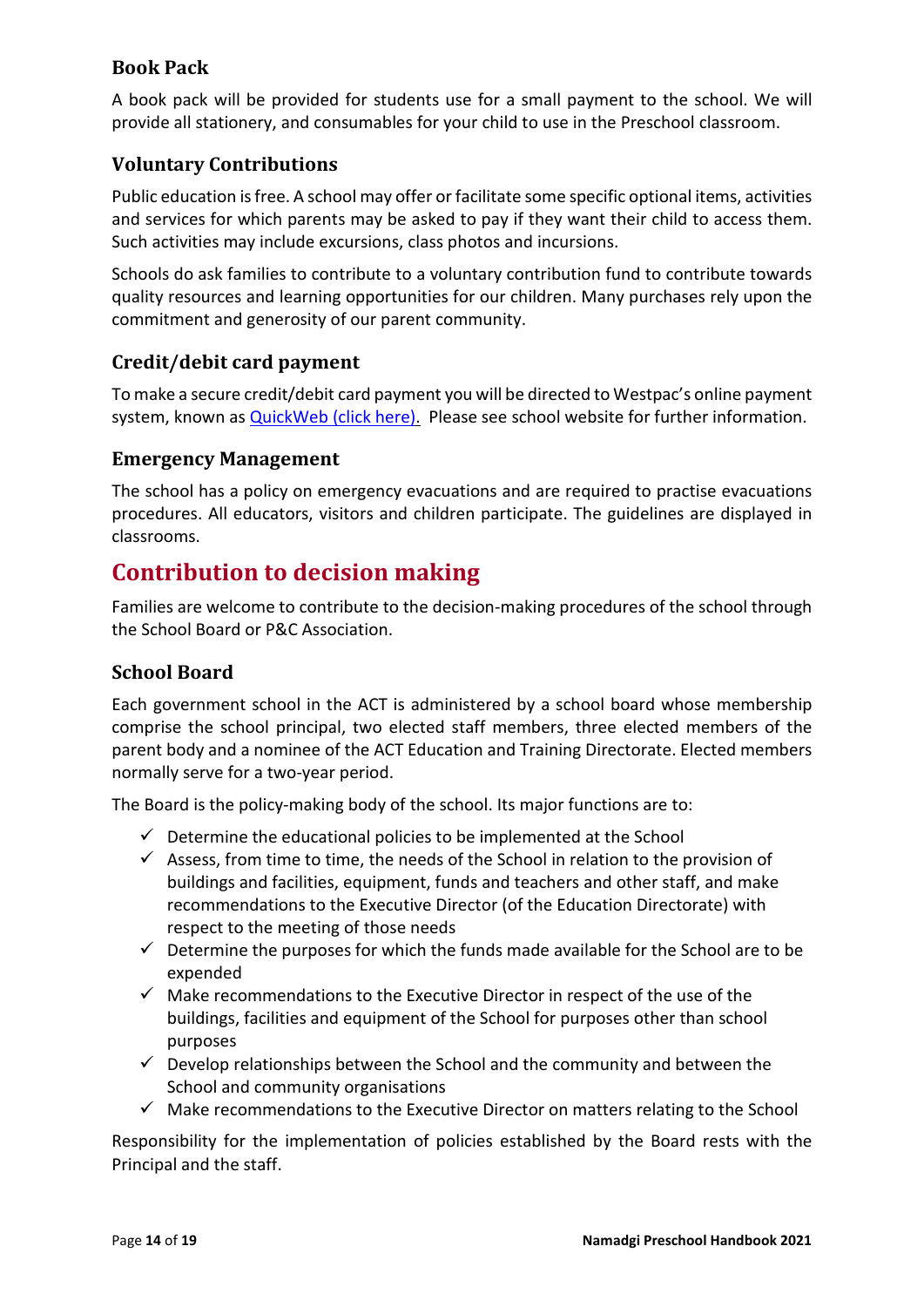## <span id="page-14-0"></span>**Parents and Citizens Association**

The P&C plays an important role within the School. Meetings are held twice a term and are advertised in the school newsletter and Facebook page. All parents are encouraged to attend the meetings. As well as its more official activities, the P&C provides an informal meeting ground for parents and families and serves as a fundraising function for the school.

## <span id="page-14-1"></span>**Child Protection Practices**

All employees in schools are mandated to report any case of suspected child abuse. Failure to notify suspected physical and/or sexual abuse of children is a criminal offence.

## <span id="page-14-2"></span>**Parent Support**

Parentlink [www.parentlink.act.gov.au](http://www.parentlink.act.gov.au/) is a website which parents can use to access:

- $\checkmark$  Parents guides, including electronic order forms
- $\checkmark$  A directory of local parenting services
- $\checkmark$  Upcoming community events and parenting courses
- $\checkmark$  Further readings in relation to the parent guides
- $\checkmark$  Links to other useful websites

## <span id="page-14-3"></span>**Parent/carers responsibilities**

Parents/carers are responsible for:

- $\checkmark$  Reading and complying with Namadgi Preschool policies and procedures (these can be found on the Namadgi School website or hard copies are available from the class teacher)
- $\checkmark$  Engaging in open communication with educators about their child
- $\checkmark$  Informing educators of events or incidents that may impact their child
- $\checkmark$  Informing educators of any concerns regarding their child's behaviour or the impact of others
- $\checkmark$  Signing and dating permission forms for excursions
- $\checkmark$  Late arrivals are recorded by the class teacher
- $\checkmark$  Ensuring an authorised nominee collects their child from preschool
- $\checkmark$  Providing written authorisation when children require medication to be administered by educators
- $\checkmark$  Ensuring other children who accompany them to preschool (i.e., siblings) are closely supervised and are the responsibility of the parent/carer
- $\checkmark$  Closely supervising their preschool children before the start of a session, and after a session
- $\checkmark$  Ensuring the educators are aware their child has arrived, and aware that their child has been collected
- $\checkmark$  Out of Hours or events being held, students must be supervised by their parents.
- $\checkmark$  If you have any questions, please do not hesitate to contact the school and we will be happy to assist

### <span id="page-14-4"></span>**Volunteering - Working with Children and Young People**

 $\checkmark$  ACT Public schools' welcome volunteers and value the support they provide to schools, students, and educational programs. As a volunteer, you must complete the included nomination form before your first visit to the school. You will also be required to complete a daily sign-in register on each occasion you enter the school at the front office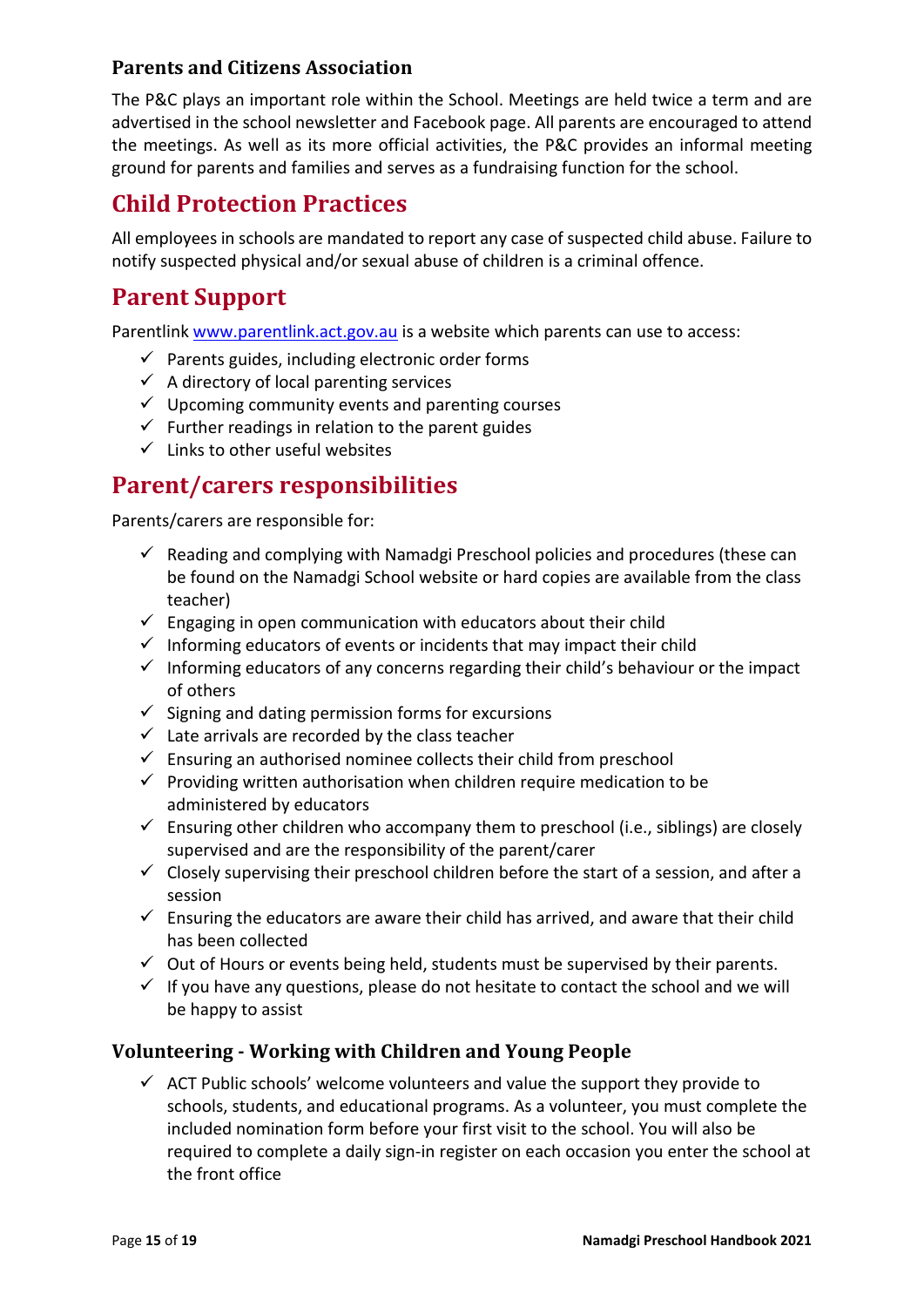- $\checkmark$  The duty of care owed to students in ACT public schools requires that all persons working with students, including volunteers, promote a safe environment and a positive education climate. You are asked to comply with the Code of Conduct.
- $\checkmark$  To assist schools in providing a safe environment, you must consider before signing this document whether there is a need for you to possess and carry an ACT Working with Children registration card. The Working with Vulnerable People (Background Checking) Act 2011 requires volunteers who are engaged in a regulated activity on more than 3 days per month or 7 days per year and who make contact with students under the age of 18 years to register.

If in doubt whether you are required to register with the Office of Regulatory Services, you should read the Directorate's Working with Vulnerable People guide Information for Volunteers *and Visitors in Schools*. Further information can also be obtained from the Office of Regulatory Services on 6207 3000.

## <span id="page-15-0"></span>**Feedback**

We welcome feedback from our families, please talk to us at any time to discuss your child or the school. We will do our best to address any concerns you may have. You are also welcomed to contact the executive teacher or Deputy Principal.

The Regulatory Authority contact details are,

## <span id="page-15-1"></span>**Children's Education and Care Assurance (ACT Regulatory Authority)**

ACT Education Directorate GPO Box 158 CANBERRA ACT 2914 02 6207 1114

#### <span id="page-15-2"></span>**Preschool operates under the National Law and National Regulations** [CECA@act.gov.au](mailto:CECA@act.gov.au)

#### **National Law:**

[http://acecqa.gov.au/national-quality-framework/national-law-and-regulations/national](http://acecqa.gov.au/national-quality-framework/national-law-and-regulations/national-law)[law](http://acecqa.gov.au/national-quality-framework/national-law-and-regulations/national-law)

#### **National Regulations:**

[http://acecqa.gov.au/national-quality-framework/national-law-and-regulations/national](http://acecqa.gov.au/national-quality-framework/national-law-and-regulations/national-regulations)[regulations](http://acecqa.gov.au/national-quality-framework/national-law-and-regulations/national-regulations)

Preschool use Belonging, Being and Becoming: The Early Years Learning Framework for Australia, to guide their education program: <https://docs.education.gov.au/node/2632>

These links are also on our school website on the preschool tab: [http://www.namadgi.act.edu.au](http://www.namadgi.act.edu.au/p-10_curriculum/preschool)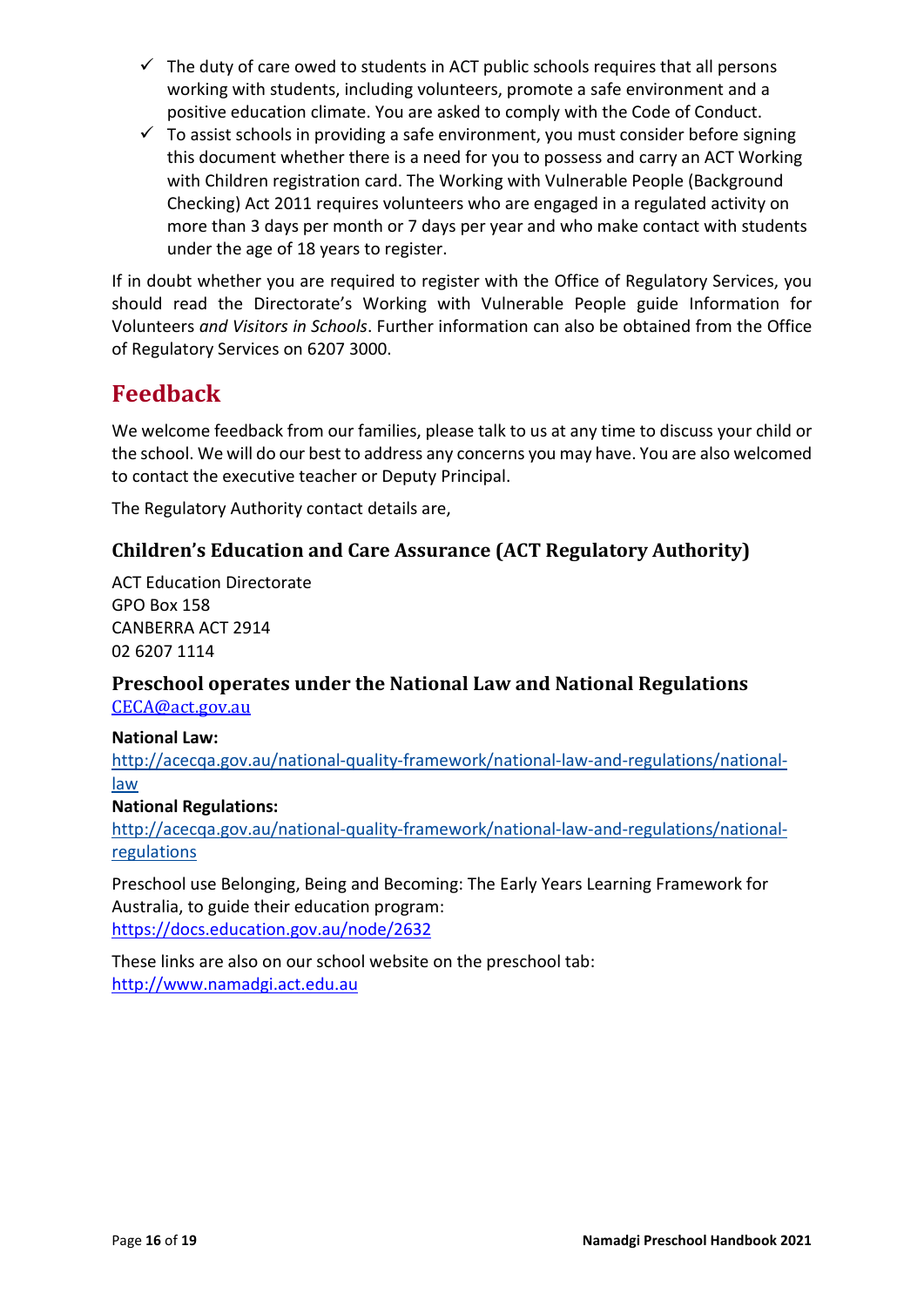## <span id="page-16-0"></span>**Information Privacy Act 2014: Territory Privacy Principle 5**

## <span id="page-16-1"></span>**Notification of collection of personal information**

The ACT Education and Training Directorate is obliged to handle your personal information openly, transparently and in accordance with the Territory Privacy Principles set out in the Information Privacy Act 2014.

We explain how we collect, use, share, and store your personal information and how you can access and correct it in our privacy policy. You can view our privacy policy on the [About Us](http://www.det.act.gov.au/about_us) page of the Directorate's website [\(http://www.det.act.gov.au/about\\_us\)](http://www.det.act.gov.au/about_us).

If you complete these forms your personal information will be collected and handled by us. This information is necessary for us to provide support, medical permissions, and contact details to ensure your child receives the best care whilst attending Namadgi School.

- $\checkmark$  Parent information sharing
- $\checkmark$  Parental privacy consent form Third party ICT consent form
- $\checkmark$  Preschool session choice
- $\checkmark$  Medical consent forms

If you do not consent to supply us with this information, then there could be potential delays with communicating your child's needs.

Normally, we will not use or disclose this information for another purpose, without your consent, unless you would reasonably expect us to use or disclose the information for a related purpose.

Normally we only share information with other ACT Government Directorates/the AFP/ACT Ombudsman/Human Rights Commission in order to assist you more efficiently if needed.

If you believe that your personal information has not been handled appropriately or that we have breached the Territory Privacy Principles, you can contact us to make a complaint. Refer to the Directorate's Complaints Policy which is located on the [Policies](http://www.det.act.gov.au/publications_and_policies/policy_a-z) page of the Directorate's website, [\(http://www.det.act.gov.au/publications\\_and\\_policies/policy\\_a-z\)](http://www.det.act.gov.au/publications_and_policies/policy_a-z).

### <span id="page-16-2"></span>**You can contact us for general privacy enquiries at:**

ACT Education and Training Directorate Privacy Contact Officer Governance and Legal Liaison Section Governance and Assurance Branch post: GPO Box 158, CANBERRA ACT 2601 email[: DET.legal.liaison@act.gov.au](mailto:DET.legal.liaison@act.gov.au)  phone: (02) 6205 9159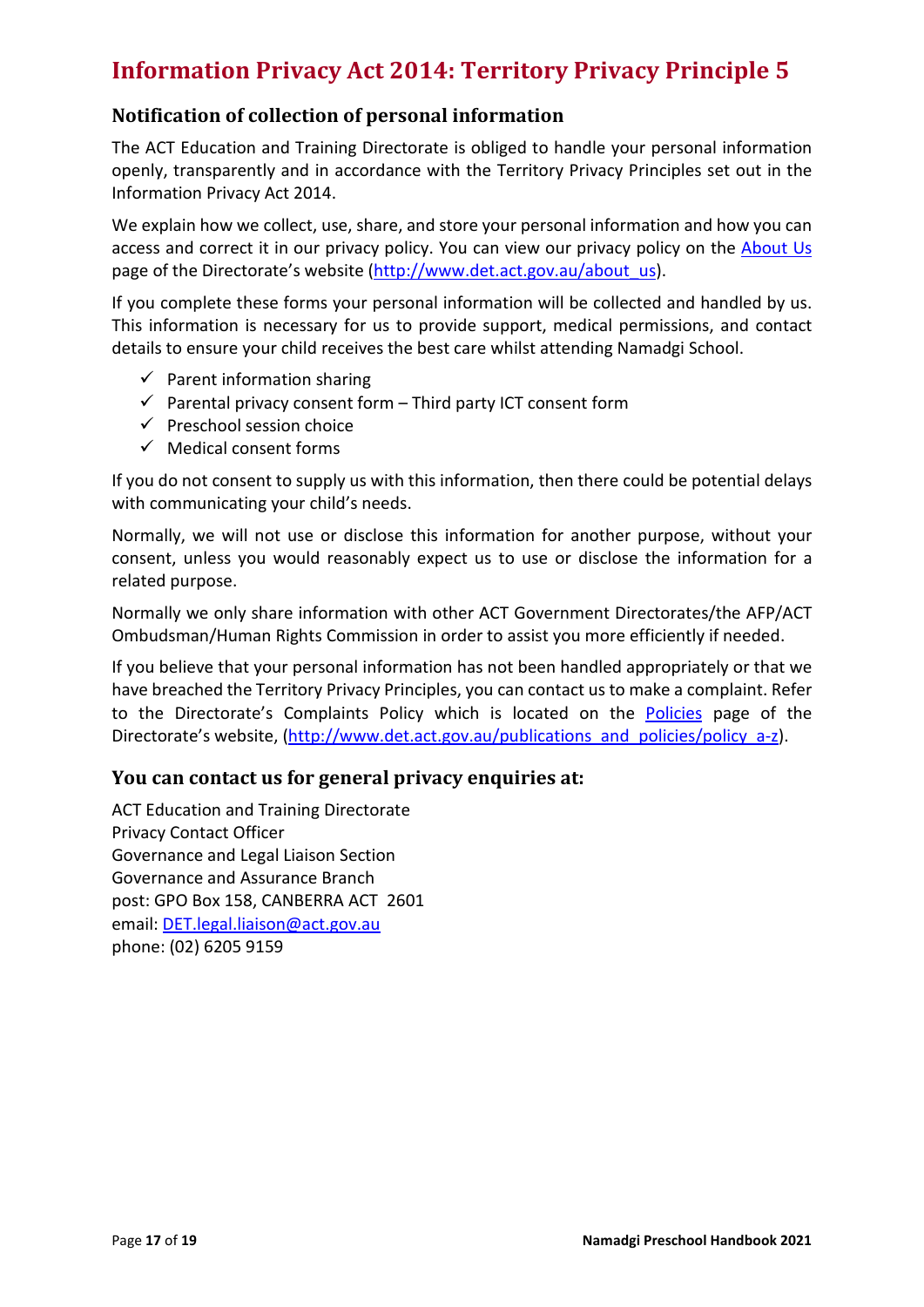## <span id="page-17-0"></span>**School Map**